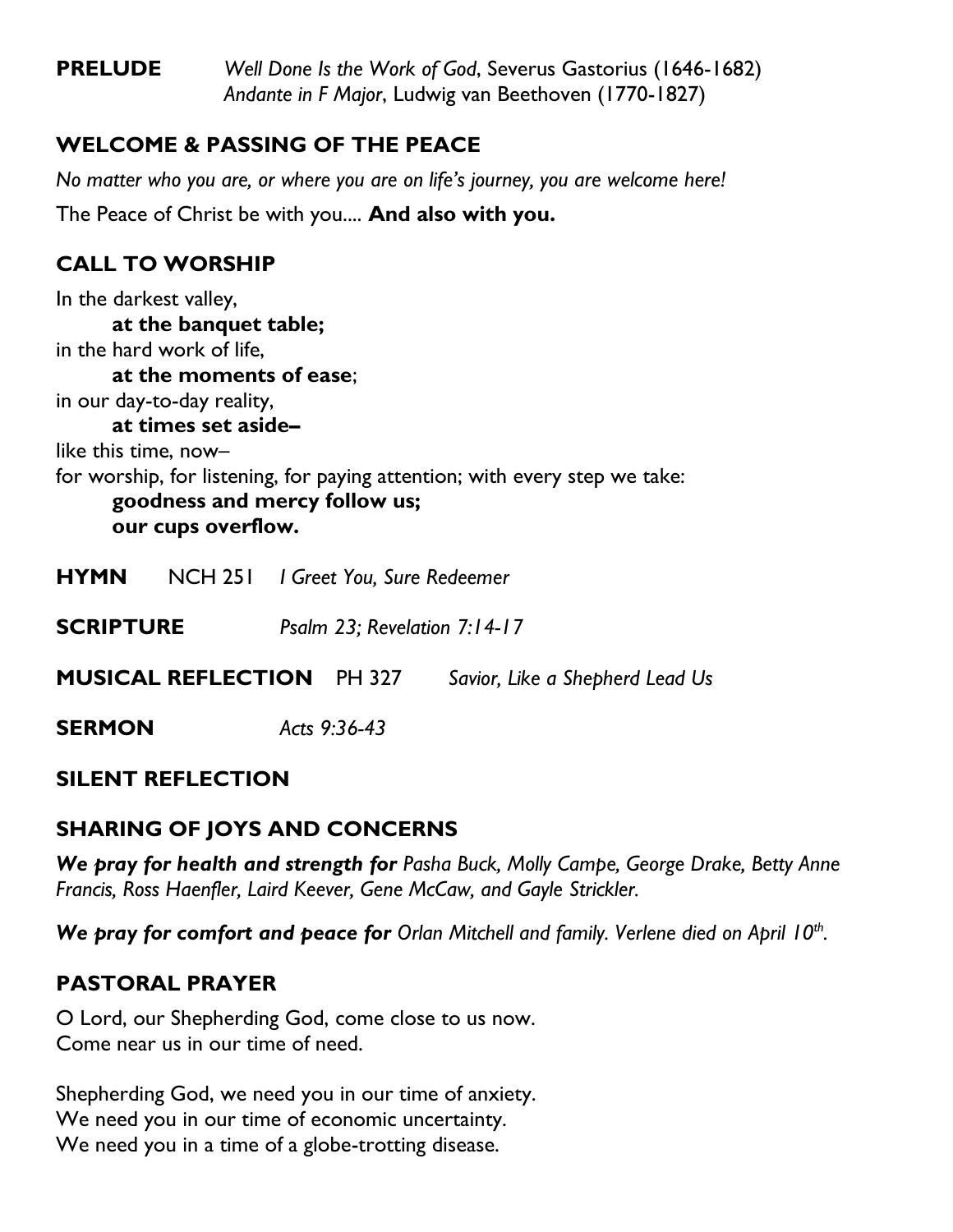We need you to bind our wounds and pour your healing ointment on our heads. We need the briars, and brambles, and burrs pulled out of our fleece and skin.

Shepherding God, you guide us with your voice, Help us to listen and follow no matter where your voice leads. Help us to trust you.

Shepherding God, protect us from the hired hands that do not really care for us and have neglected or abused us in the past.

Shepherding God, thank you for your son who lay down his life for those who follow him and for those who are not in the fold yet..

Lord we pray for those who don't know the shepherd, whose life circumstances kept them from knowing the good shepherd. We pray that by our actions, our behavior, and our reaching out into the community, they may come to know you.

Shepherding God, renew us, guide us with your love and renew us with your peace.

### **Amen.**

### **LORD'S PRAYER** *(Inclusive Version)*

**Blessed One, our Father and our Mother Holy is your name. May your love be enacted in the world. May your will be done On earth as in heaven. Give us today our daily bread And forgive us our sins as we forgive those who sin against us. Save us in the time of trial and deliver us from evil. For all that we do in your love, and all that your love brings to birth, and the fullness of love that will be are yours, now and forever. Amen.**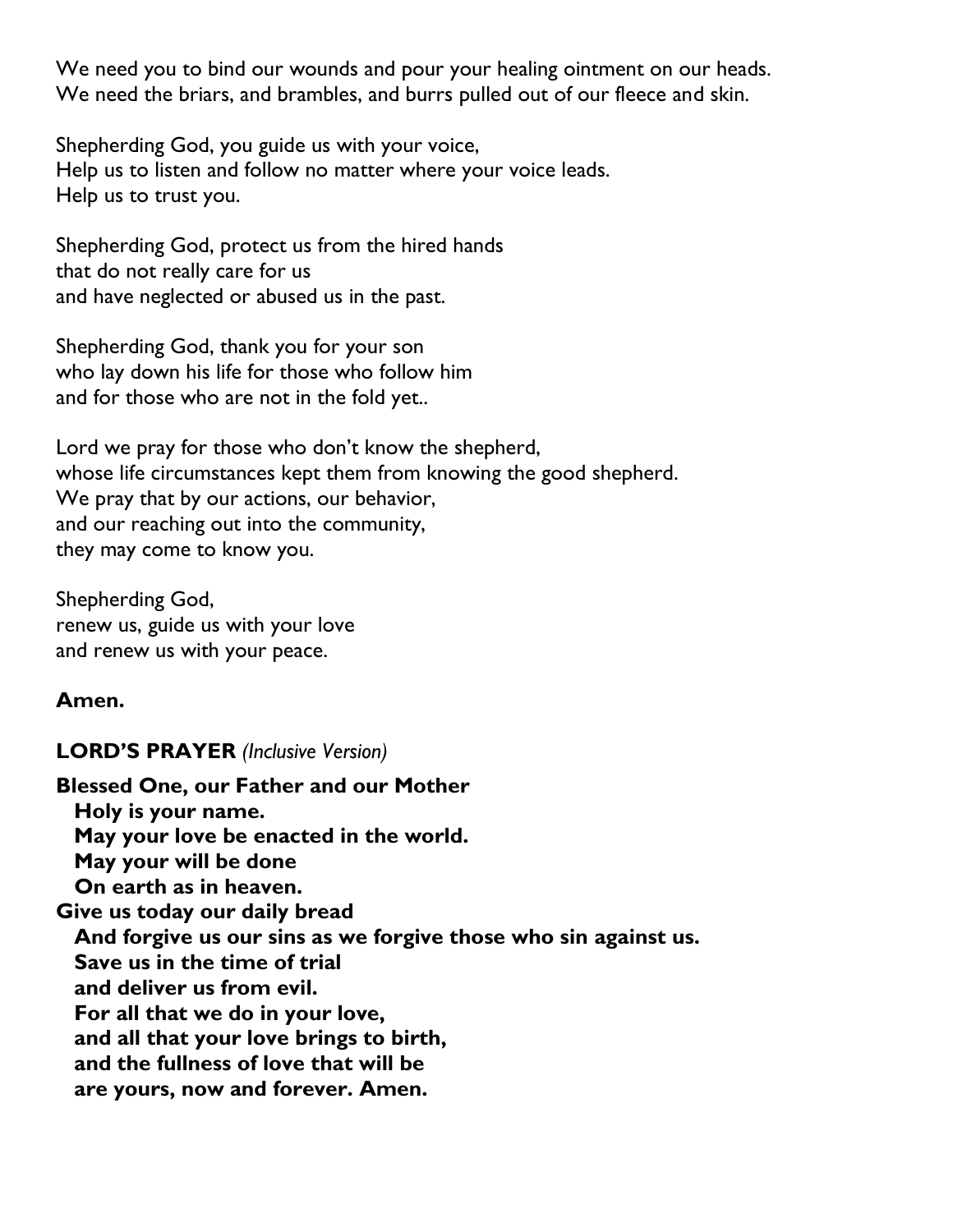# **GRATITUDE FOR OFFERING / DOXOLOGY**

Praise God from whom all blessings flow Praise God all creatures here below Praise God above ye heavenly hosts Creator, Christ, and Holy Ghost

**HYMN** NCH 507 *Jesus--The Very Thought to Me*

### **BENEDICTION**

Go now with your trust in the good shepherd, and let us love, not just in words, but in truth and action. Believe in the name of Jesus Christ, and love one another, just as he has commanded us.

And may God be at your side, even in valleys of death. May Christ Jesus be the cornerstone of your life. And may the Holy Spirit abide in you ....and tend you with love and mercy all the days of your life.

We go in peace to love and serve the Lord,

…**In the name of Christ. Amen.**

**POSTLUDE** *Fugue in D-flat Major*, Johann Pachelbel (1653-1706)

#### **Worship Resources**

Call to Worship ~ written by Joanna Harader and posted on Spacious Faith.<https://spaciousfaith.com/> Pastoral Prayer ~ written by Rev. Abi and posted on her Long and Winding Road blog.<http://vicarofwadley.blogspot.ca/> Lord's Prayer ~ Copyright © 2003 Richard D. McCall, Associate Professor of Liturgy and Church Music, Episcopal Divinity School, Cambridge, Ma. Posted on the [Worship Well](http://www.theworshipwell.org/pdf/WOR_McCall3.pdf) website. Benediction  $\sim$  Copyright  $\odot$  2003 Nathan Nettleton Laughing Bird.net